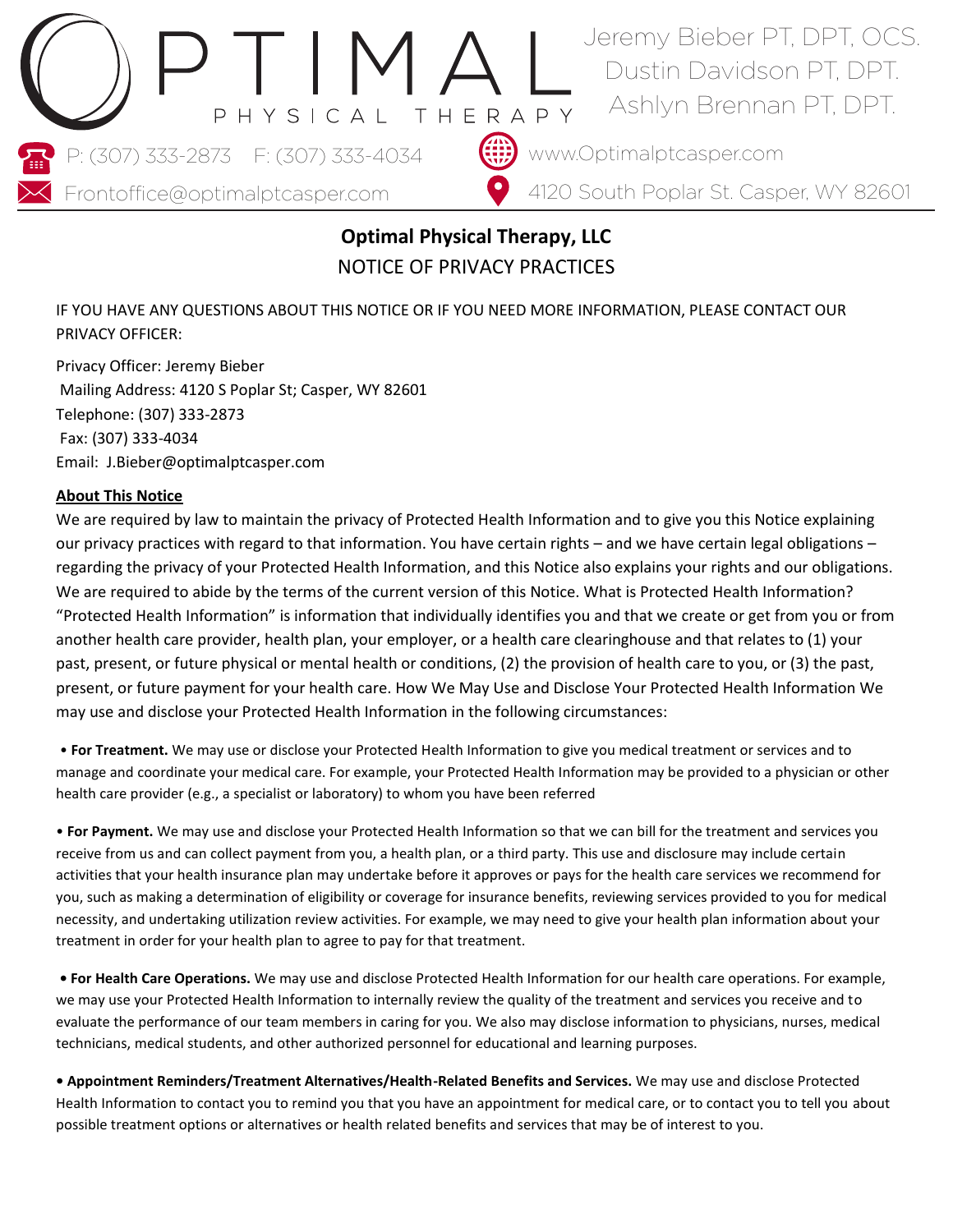**• Minors.** We may disclose the Protected Health Information of minor children to their parents or guardians unless such disclosure is otherwise prohibited by law.

**• Research.** We may use and disclose your Protected Health Information for research purposes, but we will only do that if the research has been specially approved by an authorized institutional review board or a privacy board that has reviewed the research proposal and has set up protocols to ensure the privacy of your Protected Health Information. Even without that special approval, we may permit researchers to look at Protected Health Information to help them prepare for research, for example, to allow them to identify patients who may be included in their research project, as long as they do not remove, or take a copy of, any Protected Health Information. We may use and disclose a limited data set that does not contain specific readily identifiable information about you for research. However, we will only disclose the limited data set if we enter into a data use agreement with the recipient who must agree to.

(1) use the data set only for the purposes for which it was provided,

- (2) ensure the confidentiality and security of the data, and
- (3) not identify the information or use it to contact any individual.

**• As Required by Law**. We will disclose Protected Health Information about you when required to do so by international, federal, state, or local law.

**• To Avert a Serious Threat to Health or Safety**. We may use and disclose Protected Health Information when necessary to prevent a serious threat to your health or safety or to the health or safety of others. But we will only disclose the information to someone who may be able to help prevent the threat.

**• Business Associates.** We may disclose Protected Health Information to our business associates who perform functions on our behalf or provide us with services if the Protected Health Information is necessary for those functions or services. For example, we may use another company to do our billing, or to provide transcription or consulting services for us. All of our business associates are obligated, under contract with us, to protect the privacy and ensure the security of your Protected Health Information.

**• Organ and Tissue Donation.** If you are an organ or tissue donor, we may use or disclose your Protected Health Information to organizations that handle organ procurement or transplantation – such as an organ donation bank – as necessary to facilitate organ or tissue donation and transplantation.

**• Military and Veterans**. If you are a member of the armed forces, we may disclose Protected Health Information as required by military command authorities. We also may disclose Protected Health Information to the appropriate foreign military authority if you are a member of a foreign military.

**• Workers' Compensation**. We may use or disclose Protected Health Information for workers' compensation or similar programs that provide benefits for work-related injuries or illness.

**• Public Health Risks.** We may disclose Protected Health Information for public health activities. This includes disclosures to: (1) a person subject to the jurisdiction of the Food and Drug Administration ("FDA") for purposes related to the quality, safety or effectiveness of an FDA-regulated product or activity;

(2) prevent or control disease, injury or disability;

- (3) report births and deaths;
- (4) report child abuse or neglect;
- (5) report reactions to medications or problems with products;
- (6) notify people of recalls of products they may be using; and

(7) a person who may have been exposed to a disease or may be at risk for contracting or spreading a disease or condition.

**• Abuse, Neglect, or Domestic Violence**. We may disclose Protected Health Information to the appropriate government authority if we believe a patient has been the victim of abuse, neglect, or domestic violence and the patient agrees or we are required or authorized by law to make that disclosure.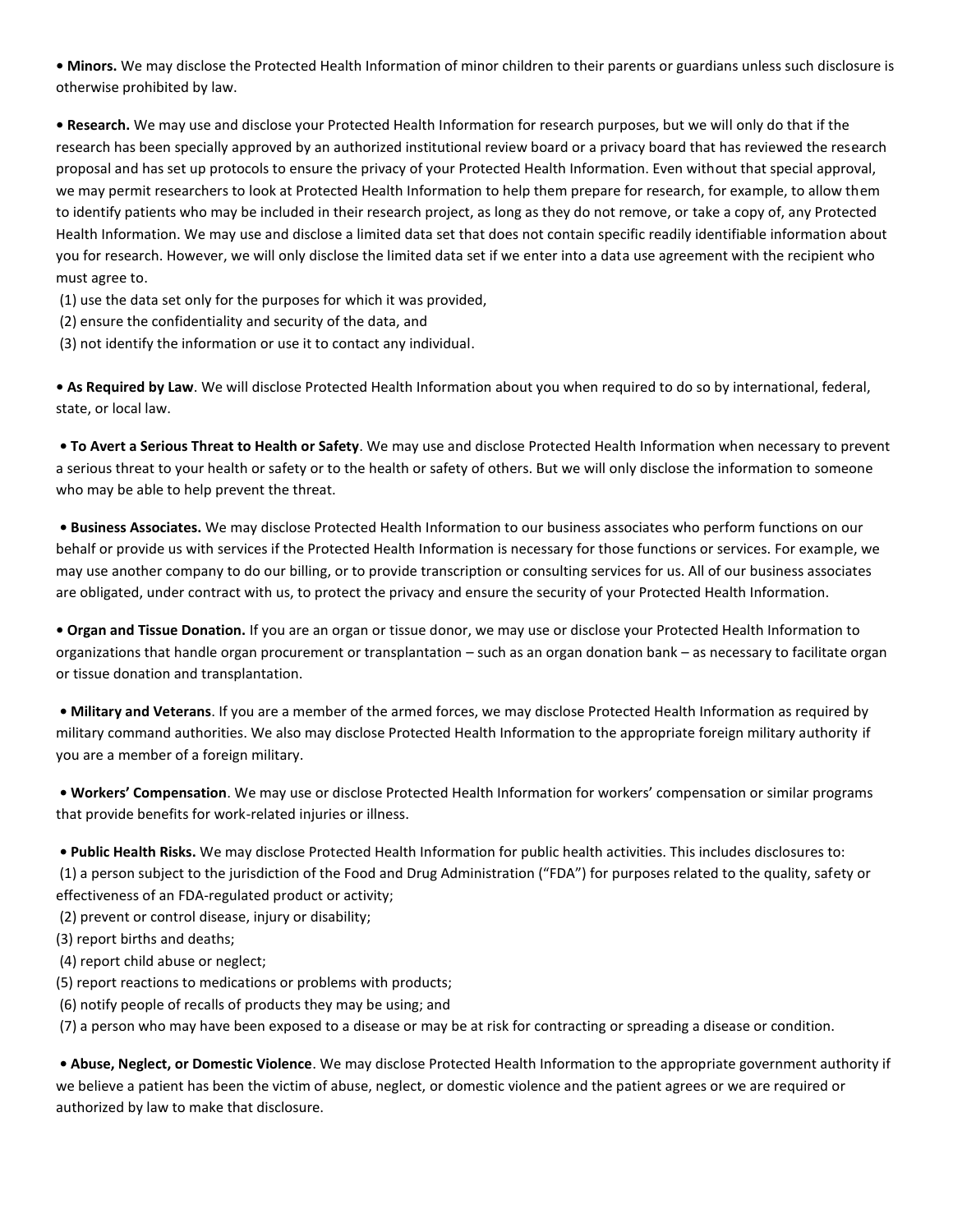**• Health Oversight Activities.** We may disclose Protected Health Information to a health oversight agency for activities authorized by law. These oversight activities include, for example, audits, investigations, inspections, licensure, and similar activities that are 5 necessary for the government to monitor the health care system, government programs, and compliance with civil rights laws.

**• Data Breach Notification Purposes**. We may use or disclose your Protected Health Information to provide legally required notices of unauthorized access to or disclosure of your health information.

**• Lawsuits and Disputes**. If you are involved in a lawsuit or a dispute, we may disclose Protected Health Information in response to a court or administrative order. We also may disclose Protected Health Information in response to a subpoena, discovery request, or other legal process from someone else involved in the dispute, but only if efforts have been made to tell you about the request or to get an order protecting the information requested. We may also use or disclose your Protected Health Information to defend ourselves in the event of a lawsuit.

**• Law Enforcement**. We may disclose Protected Health Information, so long as applicable legal requirements are met, for law enforcement purposes.

**• Military Activity and National Security**. If you are involved with military, national security or intelligence activities or if you are in law enforcement custody, we may disclose your Protected Health Information to authorized officials so they may carry out their legal duties under the law.

**• Coroners, Medical Examiners, and Funeral Directors.** We may disclose Protected Health Information to a coroner, medical examiner, or funeral director so that they can carry out their duties.

**• Inmates.** If you are an inmate of a correctional institution or under the custody of a law enforcement official, we may disclose Protected Health Information to the correctional institution or law enforcement official if the disclosure is necessary (1) for the institution to provide you with health care; (2) to protect your health and safety or the health and safety of others; or (3) the safety and security of the correctional institution. Uses and Disclosures That Require Us to Give You an Opportunity to Object and Opt Out

**• Individuals Involved in Your Care or Payment for Your Care.** Unless you object, we may disclose to a member of your family, a relative, a close friend or any other person you identify, your Protected Health Information that directly relates to that person's involvement in your health care. If you are unable to agree or object to such a disclosure, we may disclose such information as necessary if we determine that it is in your best interest based on our professional judgment.

**• Disaster Relief.** We may disclose your Protected Health Information to disaster relief organizations that seek your Protected Health Information to coordinate your care, or notify family and friends of your location or condition in a disaster. We will provide you with an opportunity to agree or object to such a disclosure whenever we practicably can 6 do so.

**• Fundraising Activities.** We may use or disclose your Protected Health Information, as necessary, in order to contact you for fundraising activities. You have the right to opt out of receiving fundraising communications.

## **Your Written Authorization is Required for Other Uses and Disclosures The following uses and disclosures of your Protected Health Information will be made only with your written authorization**:

1. Most uses and disclosures of psychotherapy notes;

2. Uses and disclosures of Protected Health Information for marketing purposes; and

3. Disclosures that constitute a sale of your Protected Health Information. Other uses and disclosures of Protected Health Information not covered by this Notice or the laws that apply to us will be made only with your written authorization. If you do give us an authorization, you may revoke it at any time by submitting a written revocation to our Privacy Officer and we will no longer disclose Protected Health Information under the authorization. But disclosure that we made in reliance on your authorization before you revoked it will not be affected by the revocation.

## **Your Rights Regarding Your Protected Health Information You have the following rights, subject to certain limitations, regarding your Protected Health Information:**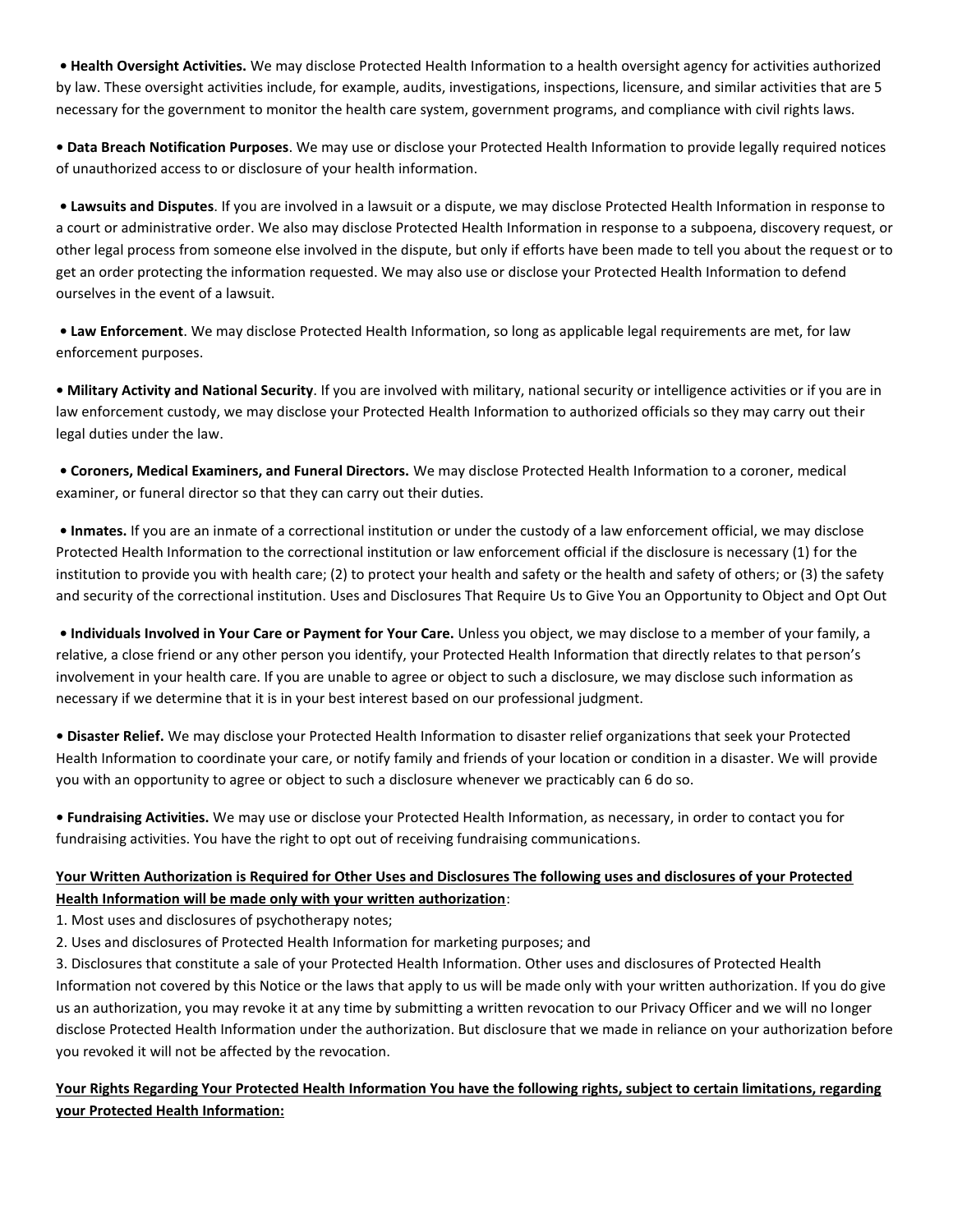• Right to Inspect and Copy. You have the right to inspect and copy Protected Health Information that may be used to make decisions about your care or payment for your care. We have up to 30 days to make your Protected Health Information available to you and we may charge you a reasonable fee for the costs of copying, mailing or other supplies associated with your request. We may not charge you a fee if you need the information for a claim for benefits under the Social Security Act or any other state or federal needs-based benefit program. We may deny your request in certain limited circumstances. If we do deny your request, you have the right to have the denial reviewed by a licensed healthcare professional who was not directly involved in the denial of your request, and we will comply with the outcome of the review.

**• Right to a Summary or Explanation**. We can also provide you with a summary of your Protected Health Information, rather than the entire record, or we can provide you with an explanation of the Protected Health Information which has been provided to you, so long as you agrees to this alternative form and pay the associated fees.

**• Right to an Electronic Copy of Electronic Medical Records**. If your Protected Health Information is maintained in an electronic format (known as an electronic medical record or an electronic health record), you have the right to request that an electronic copy of your record be given to you or transmitted to another individual or entity. We will make every effort to provide access to your Protected Health Information in the form or format you request, if it is readily producible in such form or format. If the Protected Health Information is not readily producible in the form or format you request your record will be provided in either our standard electronic format or if you do not want this form or format, a readable hard copy form. We may charge you a reasonable, cost-based fee for the labor associated with transmitting the electronic medical record.

**• Right to Get Notice of a Breach.** You have the right to be notified upon a breach of any of your unsecured Protected Health Information.

**• Right to Request Amendments**. If you feel that the Protected Health Information we have is incorrect or incomplete, you may ask us to amend the information. You have the right to request an amendment for as long as the information is kept by or for us. A request for amendment must be made in writing to the Privacy Officer at the address provided at the beginning of this Notice and it must tell us the reason for your request. In certain cases, we may deny your request for an amendment. If we deny your request for an amendment, you have the right to file a statement of disagreement with us and we may prepare a rebuttal to your statement and will provide you with a copy of any such rebuttal.

**• Right to an Accounting of Disclosures**. You have the right to ask for an "accounting of disclosures," which is a list of the disclosures we made of your Protected Health Information. This right applies to disclosures for purposes other than treatment, payment or healthcare operations as described in this Notice. It excludes disclosures we may have made to you, for a resident directory, to family members or friends involved in your care, or for notification purposes. The right to receive this information is subject to certain exceptions, restrictions and limitations. Additionally, limitations are different for electronic health records. The first accounting of disclosures you request within any 12- month period will be free. For additional requests within the same period, we may charge you for the reasonable costs of providing the accounting. We will tell what the costs are, and you may choose to withdraw or modify your request before the costs are incurred.

**• Right to Request Restrictions.** You have the right to request a restriction or limitation on the Protected Health Information we use or disclose for treatment, payment, or health care operations. You also have the right to request a limit on the Protected Health Information we disclose about you to someone who is involved in your care or the payment for your care, like a family member or friend. To request a restriction on who may have access to your Protected Health Information, you must submit a written request to the Privacy Officer. Your request must state the specific restriction requested and to whom you want the restriction to apply. We are not required to agree to your request, unless you are asking us to restrict the use and disclosure of your Protected Health Information to a health plan for payment or health care operation purposes and such information you wish to restrict pertains solely to a health care item or service for which you have paid us "out-of-pocket" in full. If we do agree to the requested restriction, we may not use or disclose your Protected Health Information in violation of that restriction unless it is needed to provide emergency treatment.

**• Out-of-Pocket-Payments**. If you paid out-of-pocket (or in other words, you have requested that we not bill your health plan) in full for a specific item or service, you have the right to ask that your Protected Health Information with respect to that item or service not be disclosed to a health plan for purposes of payment or health care operations, and we will honor that request.